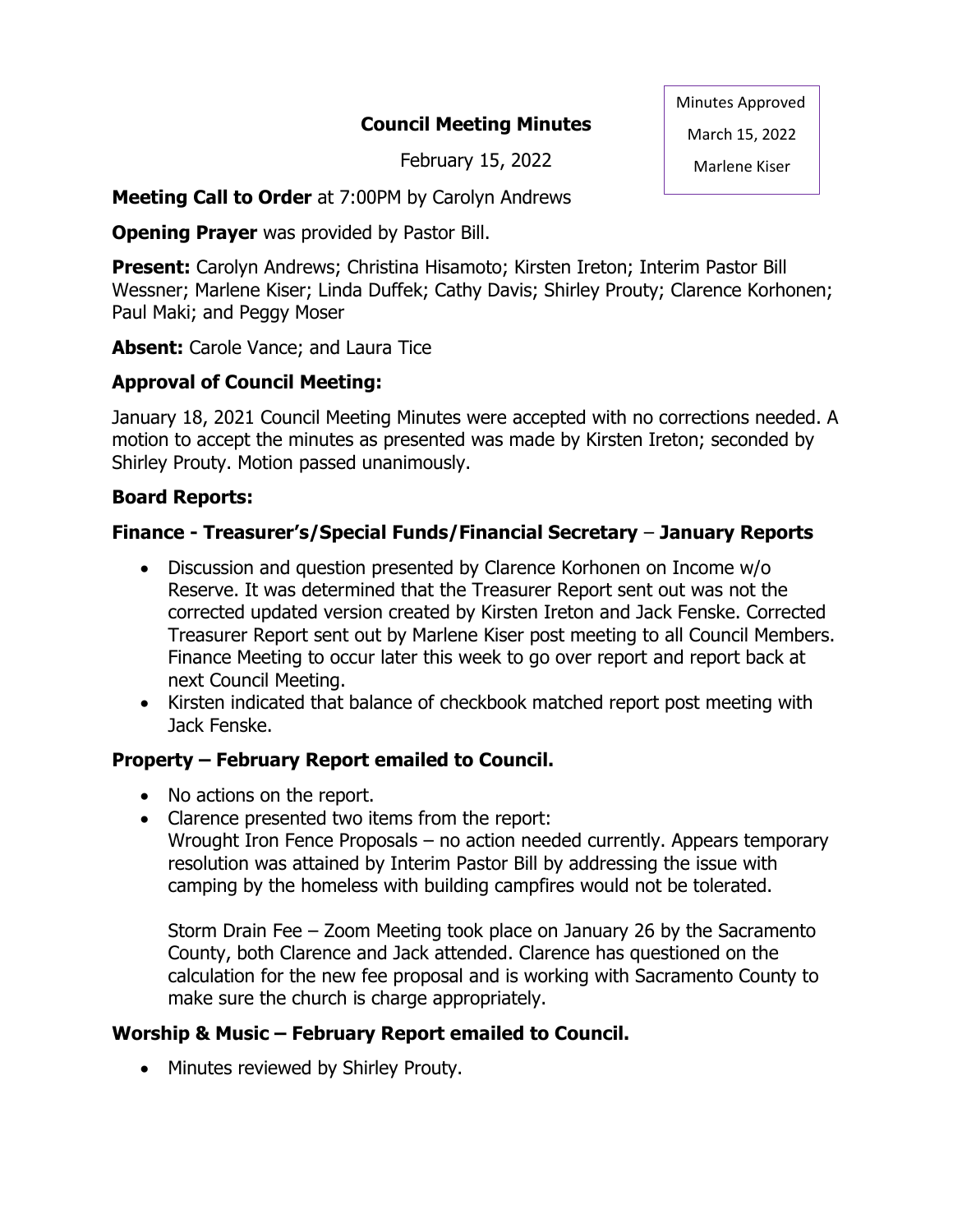- Carolyn had question on the Clarion Chimes. Chimes have been out for some time, follow-up with Jack and the Property Board is needed. Chimes were purchased with funds from the Miller's Endowment so it was raised that the chimes may still be under warranty.
- Workday for cleaning the church is set for April 9, 2022, Saturday before Palm Sunday. Clarence to check with Property Board to be sure they are aware of this date set by Worship & Music.

### **Community Concerns – No meeting/No report**

- No meeting or minutes.
- Linda Duffek reported that the current Mission Project for February is for Valley Hi Resource Center.

# **Education – No meeting/No report.**

- Peggy Moser reported that 4 youth routinely are in her Sunday School class with 3 others coming off and on.
- No questions asked.

### **Youth – No meeting/No report.**

Peggy Moser raised a question and a discussion followed if there would be a Easter Egg Hunt this year before Easter Service on April 17, 2022 since there is no Youth Board right now.

- Everyone agreed that they wanted to have the Easter Egg Hunt, but since there is no Youth Group that this year (2022) the Community Concern Board would take responsibility for holding this event.
- Church still has many plastic easter eggs and candy (frozen) that is available to be used for the event.
- Co-chairpersons are: Linda Duffek; Christina Hisamoto; and Cathy Davis.

# **Evangelism – February Report emailed to Council.**

- Carolyn Andrews reported for Carole Vance.
- No questions asked.

### **WELCA – No meeting/No report.**

• W-ELCA Meeting cancelled for February.

### **Presentation of Board Action Items for discussion/council approval:**

No Board Action Items for discussion or council approval needed this month.

#### **New/Old Business:**

**Form 1000 Item In question: Less than \$400 and less than Budget line Item total. Example: Oil for candles.**